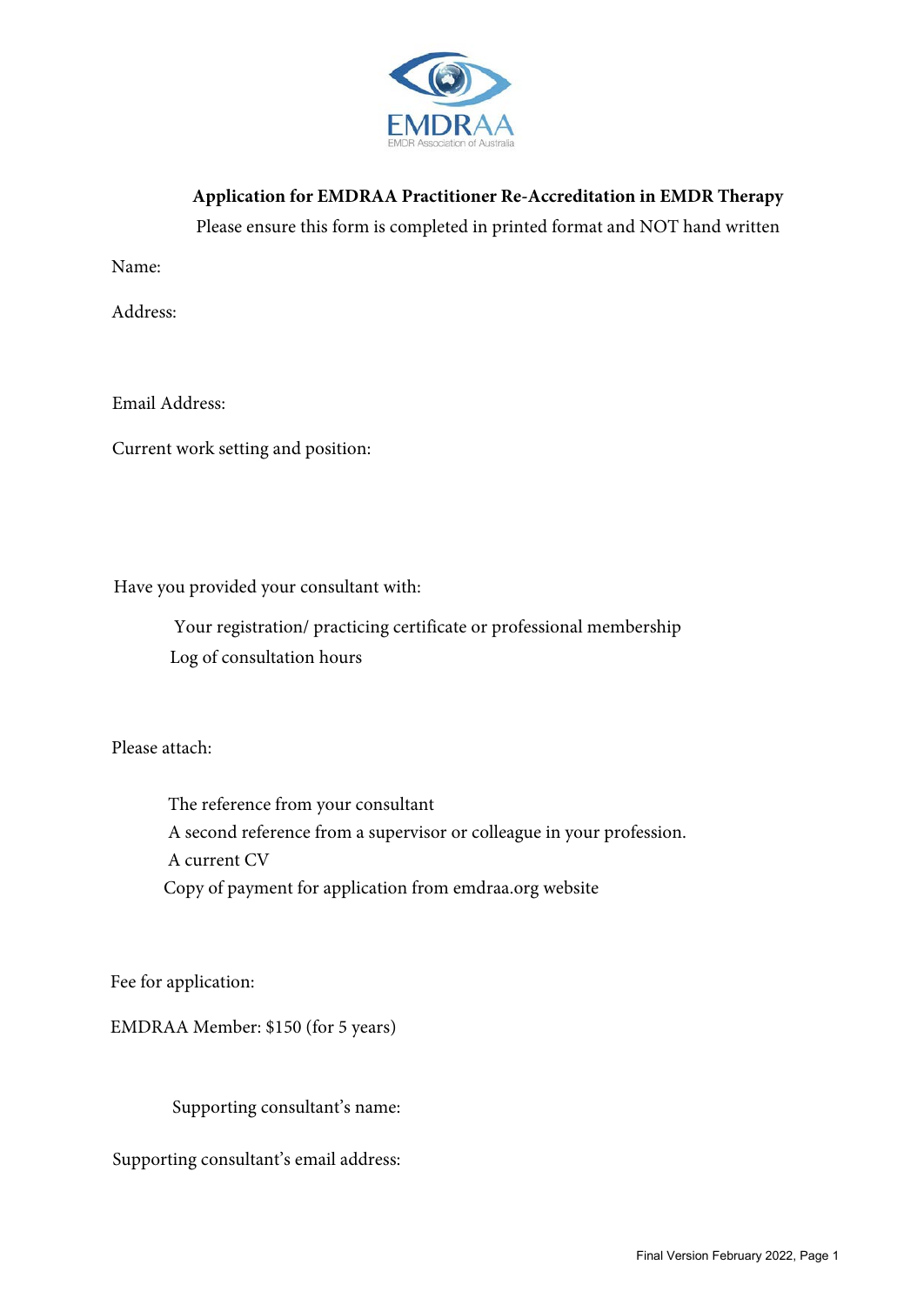

# **EMDR AUSTRALIA RE-ACCREDITATION PRACTITIONER APPLICATION**

# **APPLICATION FORM TO BE RETURNED TO: Email Address accred@emdraa.org**

**Please ensure this form is completed in printed format and not hand written**

## **Applicant's Details**

**Name of EMDRAA Consultant supporting this application:**

**Please provide your EMDRAA Consultant's e-mail address:**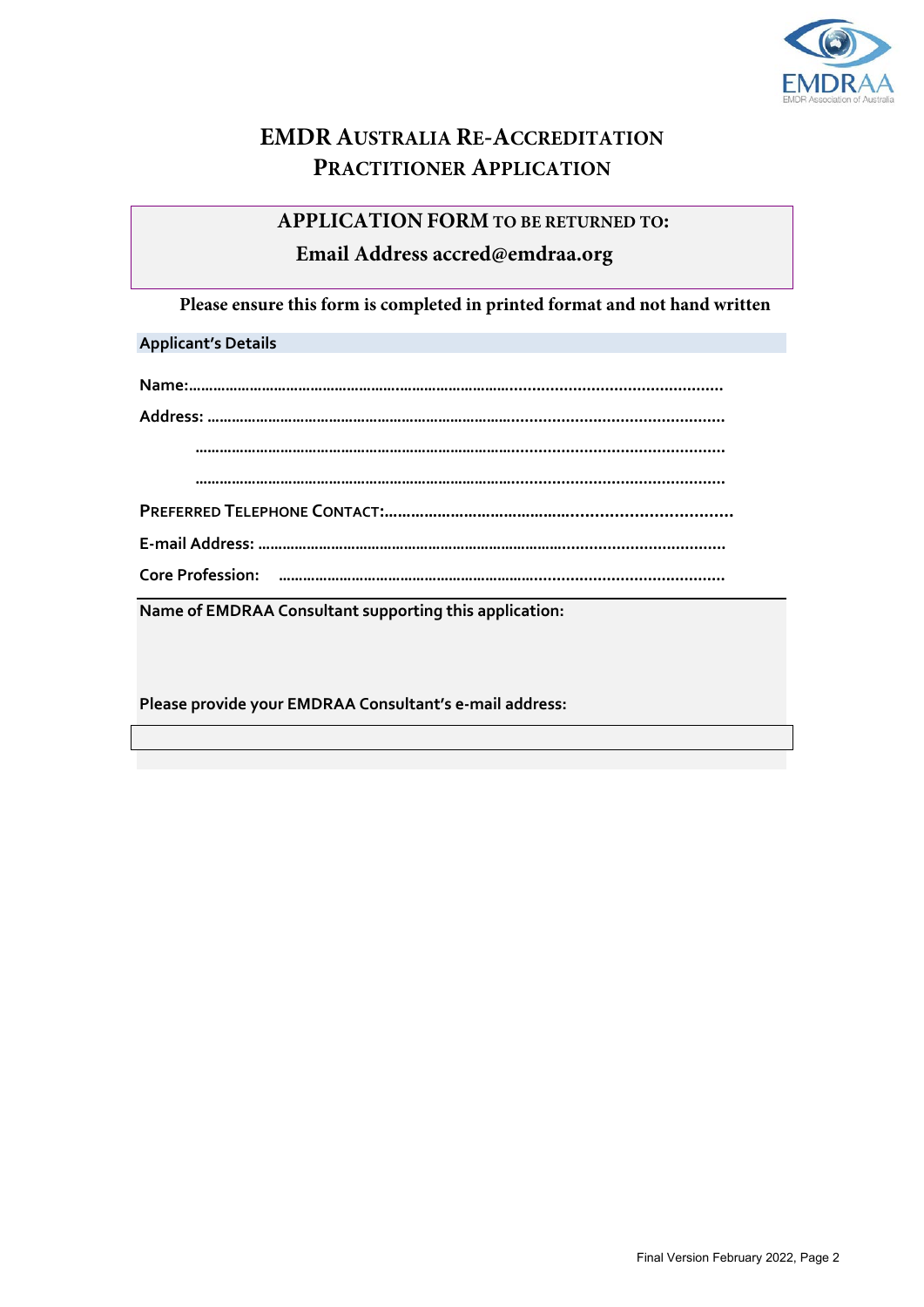

### **Re-Accreditation Criteria for EMDRAA Practitioner**

#### **For re-accreditation as an EMDRAA Practitioner the following must be met:**

- 1. Current EMDRAA member.
- 2. Minimum of **75 HOURS** of continual education is required, with **50 hours** relating to EMDR. (Please complete EMDR Therapy Professional Education and Development Record Form)
- 3. Letter of recommendation from an EMDRAA Consultant who has commented upon your standing and contribution within the field of EMDR Therapy. (The Consultant must also be in a position to comment upon your ability as an EMDR clinician.)
- 4. Evidence of attendance at one national or international EMDR conference *and at least three* of the following activities to cover the previous five year registration period. Please provide this evidence on the Professional Education and Development Record Form.
	- a. participation in EMDR trainings
	- b. participation in conferences, workshops
	- c. Attendance and/or participation in EMDR focussed workshops
	- d. EMDR Consultation
		- (Please provide details of the number of consultation sessions attended)
	- e. Relevant publications relating to EMDR
	- f. EMDR research focused activity
	- g. Contribution to raising the profile of EMDR
- 5. Make payment for **\$AUD150**. Payment can be made via this link: **https://emdraa.org/product/ practitioner-accreditation-renew/**
- 6. **ALL APPLICATIONS WILL BE REVIEWED THROUGH THE EMDRAA ACCREDITATION COMMITTEE. ONCE ACCEPTED BY THE COMMITTEE THE PERIOD OF RENEWAL WILL BE FOR A FURTHER FIVE-YEAR PERIOD.**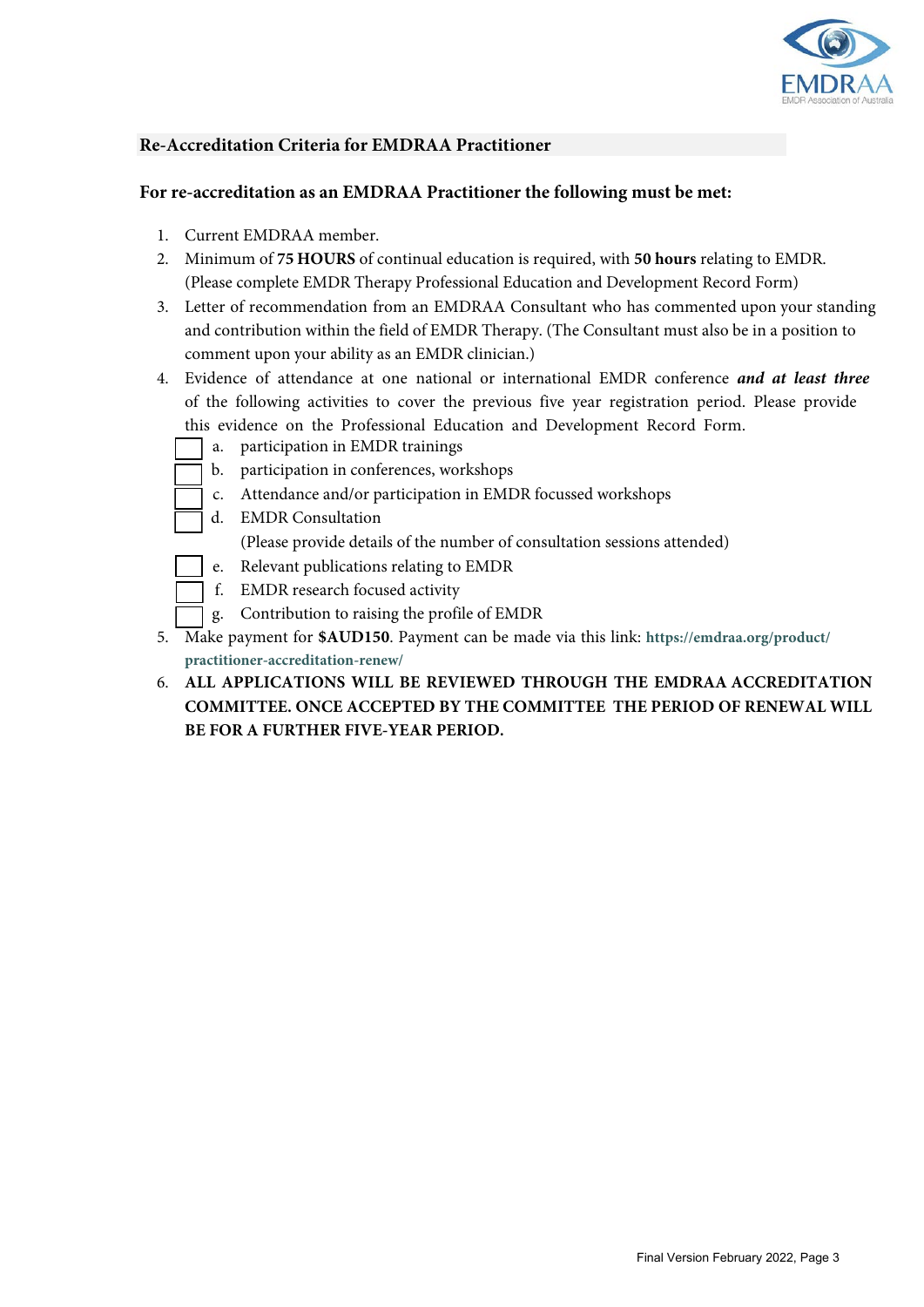

## **EMDR Therapy Professional Education and Development Record To total a minimum of 75 hours over five years, with 50 EMDR specific**

#### **Date:**

**Activity: (e.g. title of study day, webinar, conference, book, journal article etc.)**

**Duration in hours:**

#### **Date:**

**Activity: (e.g. title of study day, webinar, conference, book, journal article etc.)**

**Duration in hours:**

#### **Date:**

**Activity: (e.g. title of study day, webinar, conference, book, journal article etc.)**

**Duration in hours:**

**Date:**

**Activity: (e.g. title of study day, webinar, conference, book, journal article etc.)**

**Duration in hours:**

#### **Date:**

**Activity: (e.g. title of study day, webinar, conference, book, journal article etc.)**

**Duration in hours:**

**Date:**

**Activity: (e.g. title of study day, webinar, conference, book, journal article etc.)**

**Duration in hours:**

**Date:**

**Activity: (e.g. title of study day, webinar, conference, book, journal article etc.)**

**Duration in hours:**

**Date:**

**Activity: (e.g. title of study day, webinar, conference, book, journal article etc.)**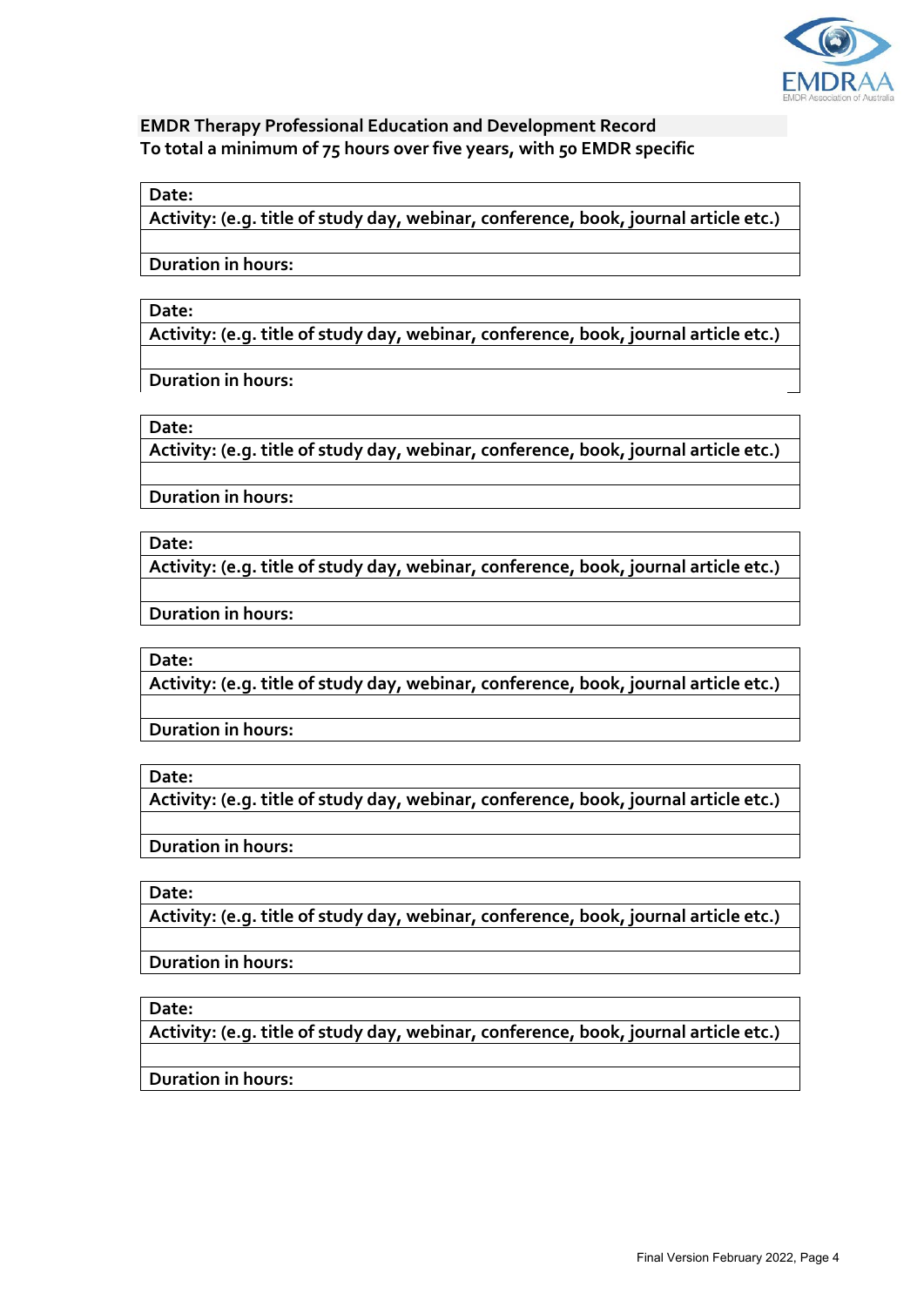

**Activity: (e.g. title of study day, webinar, conference, book, journal article etc.)**

**Duration in hours:**

**Date:**

**Activity: (e.g. title of study day, webinar, conference, book, journal article etc.)**

**Duration in hours:**

**Date:**

**Activity: (e.g. title of study day, webinar, conference, book, journal article etc.)**

**Duration in hours:**

**Date:**

**Activity: (e.g. title of study day, webinar, conference, book, journal article etc.)**

**Duration in hours:**

**Date:**

**Activity: (e.g. title of study day, webinar, conference, book, journal article etc.)**

**Duration in hours:**

**Date:**

**Activity: (e.g. title of study day, webinar, conference, book, journal article etc.)**

**Duration in hours:**

**Date:**

**Activity: (e.g. title of study day, webinar, conference, book, journal article etc.)**

**Duration in hours:**

**Date:**

**Activity: (e.g. title of study day, webinar, conference, book, journal article etc.)**

**Duration in hours:**

**Date:**

**Activity: (e.g. title of study day, webinar, conference, book, journal article etc.)**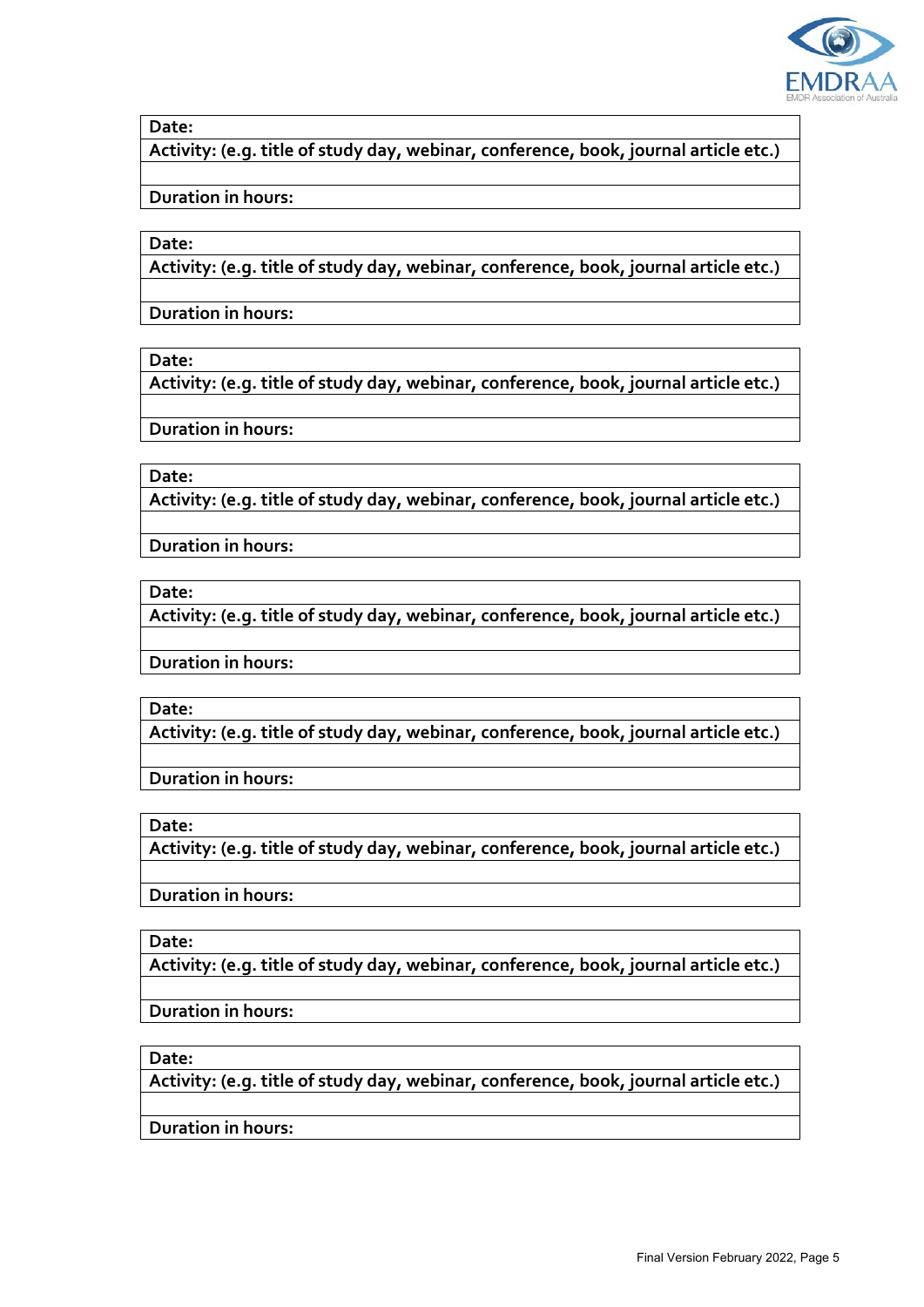

**Activity: (e.g. title of study day, webinar, conference, book, journal article etc.)**

**Duration in hours:**

**Date:**

**Activity: (e.g. title of study day, webinar, conference, book, journal article etc.)**

**Duration in hours:**

**Date:**

**Activity: (e.g. title of study day, webinar, conference, book, journal article etc.)**

**Duration in hours:**

**Date:**

**Activity: (e.g. title of study day, webinar, conference, book, journal article etc.)**

**Duration in hours:**

**Date:**

**Activity: (e.g. title of study day, webinar, conference, book, journal article etc.)**

**Duration in hours:**

**Date:**

**Activity: (e.g. title of study day, webinar, conference, book, journal article etc.)**

**Duration in hours:**

**Date:**

**Activity: (e.g. title of study day, webinar, conference, book, journal article etc.)**

**Duration in hours:**

**Date:**

**Activity: (e.g. title of study day, webinar, conference, book, journal article etc.)**

**Duration in hours:**

**Date:**

**Activity: (e.g. title of study day, webinar, conference, book, journal article etc.)**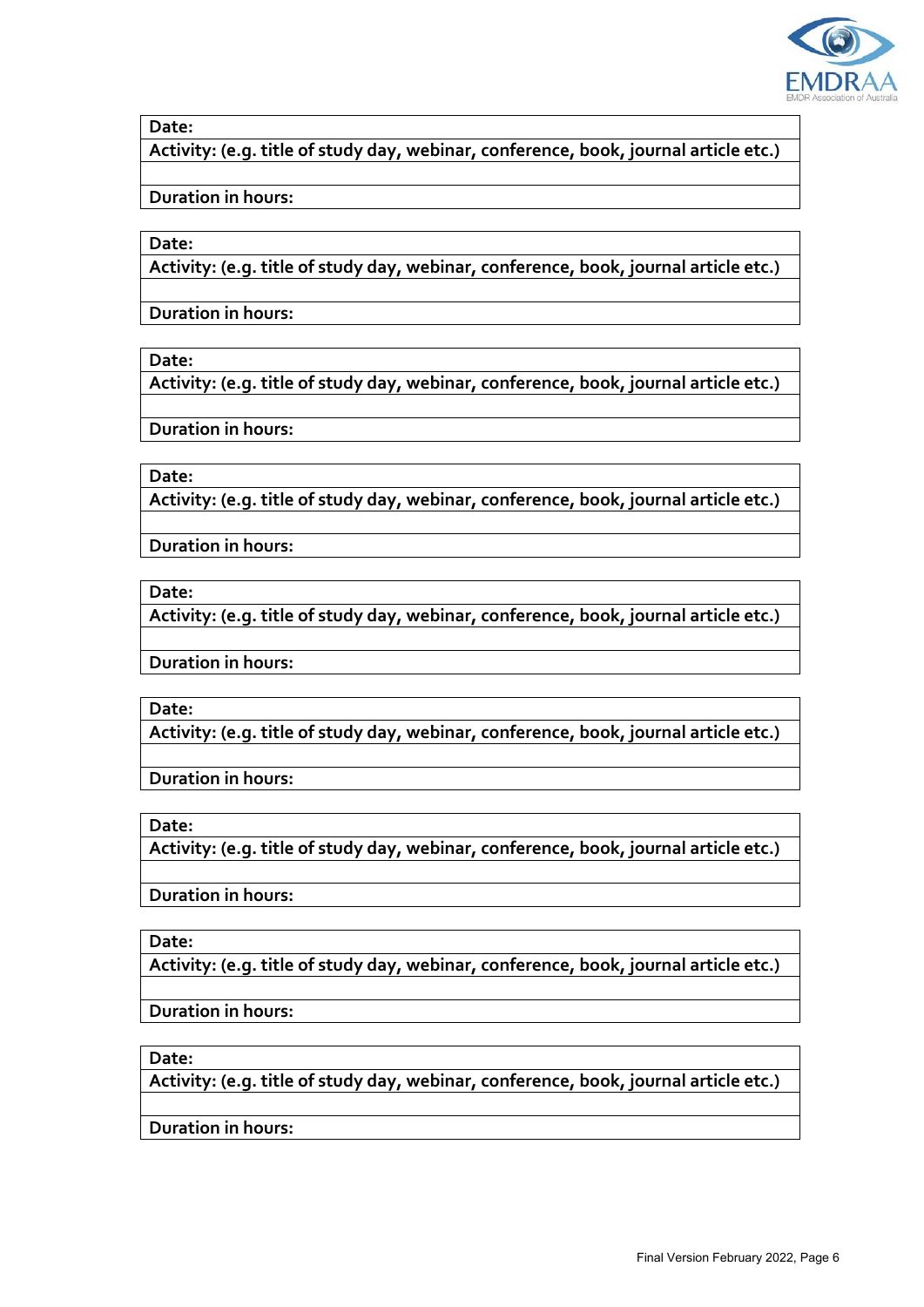

**Activity: (e.g. title of study day, webinar, conference, book, journal article etc.)**

**Duration in hours:**

**Date:**

**Activity: (e.g. title of study day, webinar, conference, book, journal article etc.)**

**Duration in hours:**

**Date:**

**Activity: (e.g. title of study day, webinar, conference, book, journal article etc.)**

**Duration in hours:**

**Date:**

**Activity: (e.g. title of study day, webinar, conference, book, journal article etc.)**

**Duration in hours:**

**Date:**

**Activity: (e.g. title of study day, webinar, conference, book, journal article etc.)**

**Duration in hours:**

**Date:**

**Activity: (e.g. title of study day, webinar, conference, book, journal article etc.)**

**Duration in hours:**

**Date:**

**Activity: (e.g. title of study day, webinar, conference, book, journal article etc.)**

**Duration in hours:**

**Date:**

**Activity: (e.g. title of study day, webinar, conference, book, journal article etc.)**

**Duration in hours:**

**Date:**

**Activity: (e.g. title of study day, webinar, conference, book, journal article etc.)**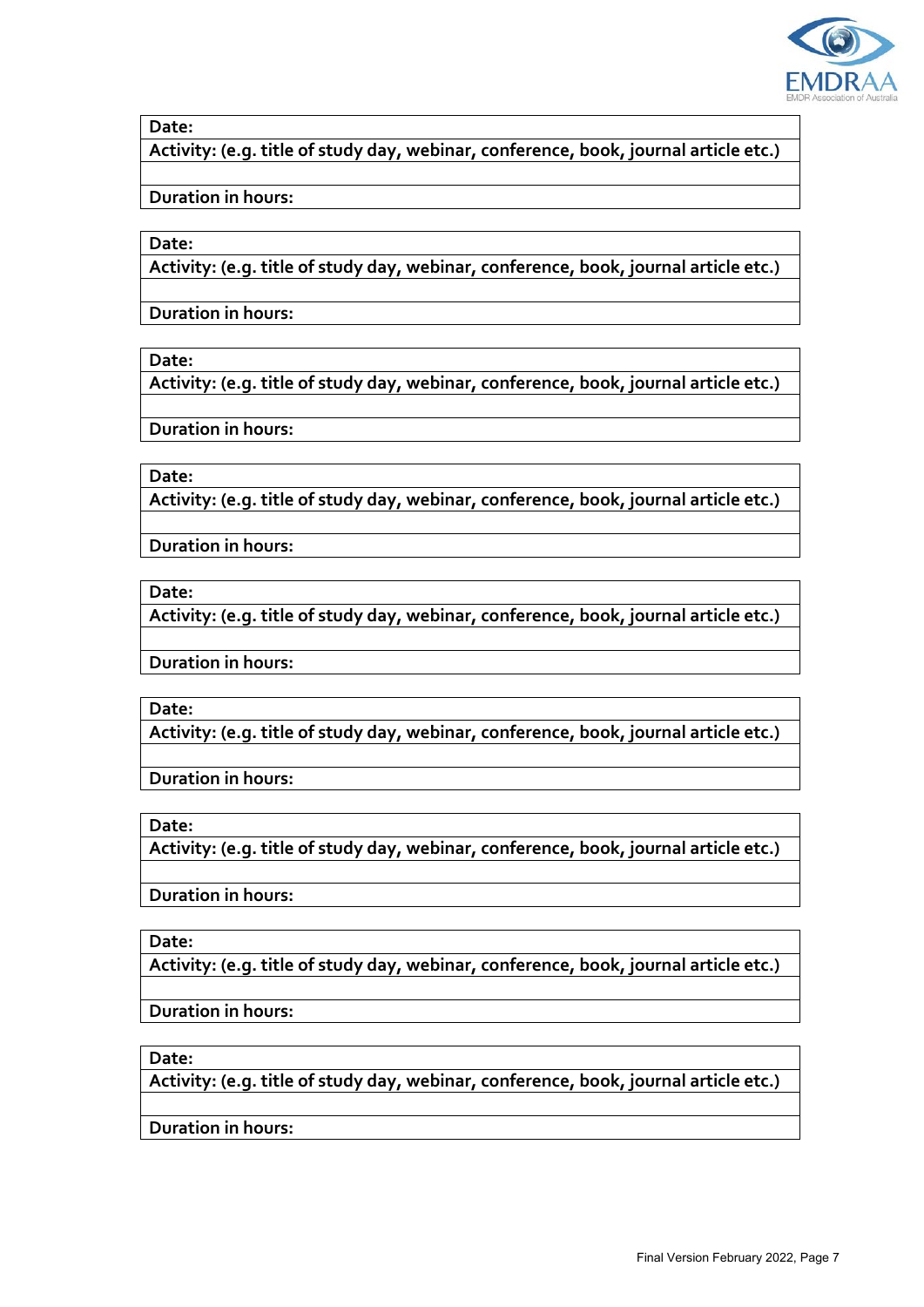

**Activity: (e.g. title of study day, webinar, conference, book, journal article etc.)**

**Duration in hours:**

**Date:**

**Activity: (e.g. title of study day, webinar, conference, book, journal article etc.)**

**Duration in hours:**

**Date:**

**Activity: (e.g. title of study day, webinar, conference, book, journal article etc.)**

**Duration in hours:**

**Date:**

**Activity: (e.g. title of study day, webinar, conference, book, journal article etc.)**

**Duration in hours:**

**Date:**

**Activity: (e.g. title of study day, webinar, conference, book, journal article etc.)**

**Duration in hours:**

**Date:**

**Activity: (e.g. title of study day, webinar, conference, book, journal article etc.)**

**Duration in hours:**

**Date:**

**Activity: (e.g. title of study day, webinar, conference, book, journal article etc.)**

**Duration in hours:**

**Date:**

**Activity: (e.g. title of study day, webinar, conference, book, journal article etc.)**

**Duration in hours:**

**Date:**

**Activity: (e.g. title of study day, webinar, conference, book, journal article etc.)**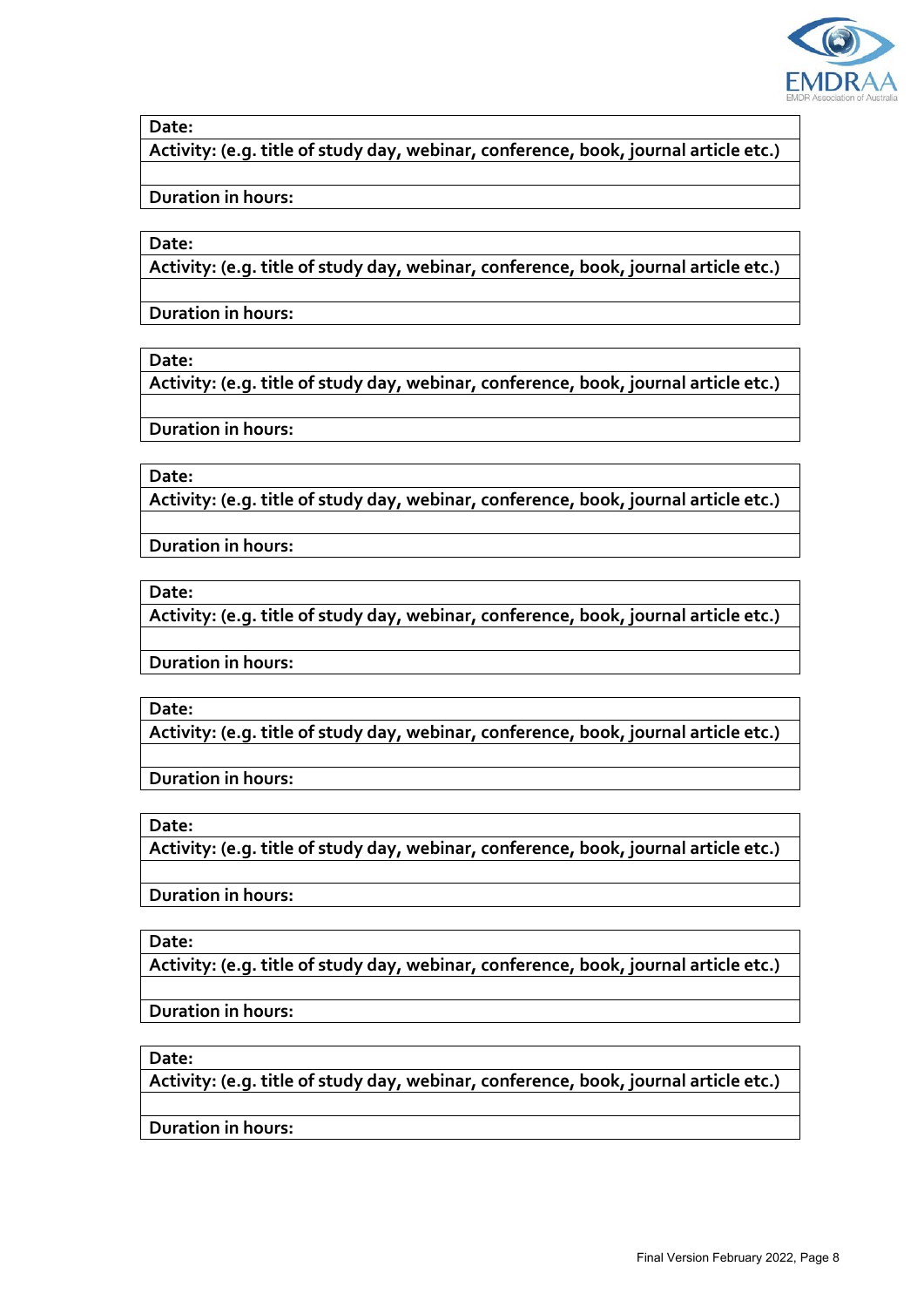

## **Section IV: EMDRAA Accredited Consultant's Recommendation:**

**EMDRAA Accredited Consultant to specify reasons for recommending applicant's re-accreditation as an EMDRAA Practitioner?**

| Date: |
|-------|
|       |
|       |
| Date: |